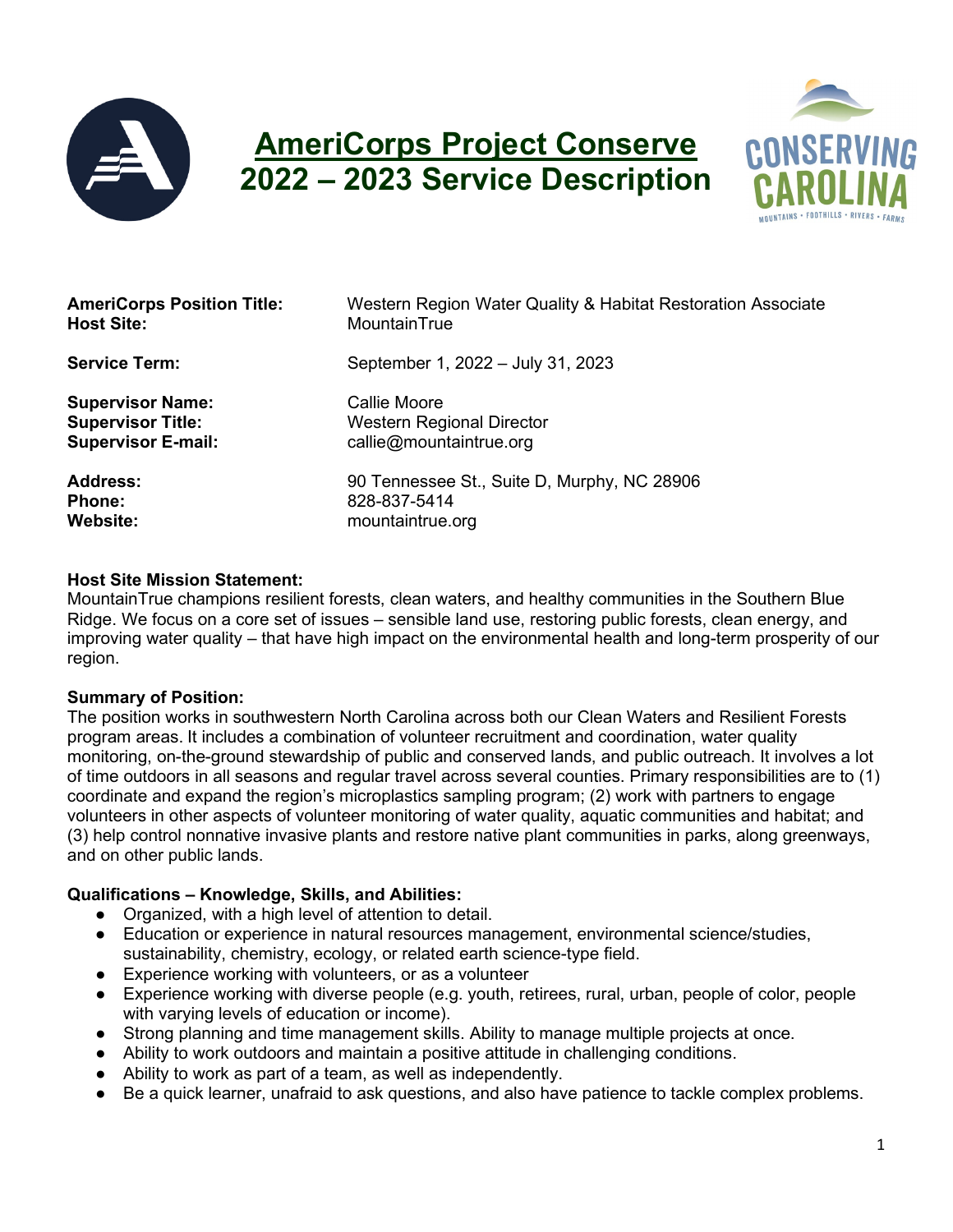- Excellent oral (including public speaking) and written communication skills. Must be willing to regularly use email as a primary communication tool.
- Familiarity with Microsoft Office and Google suite programs and applications.
- Some ability to identify non-native invasive plants preferred.
- Training and/or teaching experience a plus.
- Experience using GIS a plus.
- Eligible applicants must be at least 18 years of age, be a citizen, national, or lawful permanent resident alien of the United States, and consent to a criminal history check.

#### **Preferred Service Hours / Weekly Schedule:**

9:00 am to 5:00 pm Monday through Friday, some evenings and weekends

## **Position Responsibilities and Duties**

#### **Conservation Education: 10%**

- Educate volunteers and members of the public through organized events (both in-person and virtual) and workdays provided throughout MountainTrue's western region.
- Focus educational efforts around climate change adaptation and mitigation, nonpoint sources of water pollution, native and invasive plants, and litter and plastic pollution.
- Participate in the community as a MountainTrue team member contributing to the success of the organization.

#### **At-Risk Ecosystem Impacts and Trails: 40%**

- Field inventory/data collection, including photo documentation, of non-native invasive plant species on public lands and conservation easements. Create reports for prioritization of future treatments and workdays.
- Assist with prioritization of sites for treatments and work with partners and the Western Region Program Coordinator to organize volunteer workdays.
- Physical work of manual and chemical treatment of non-native invasive plants on public and conserved private lands sites in the MountainTrue western region.
- Analyze water samples for microplastics.
- Assist with lake shoreline cleanups organized by partner organizations.
- Collect data on sedimentation from forest roads and trails and coordinate western region volunteers' collection of same.

#### **Volunteer Engagement: 50%**

- Coordinate and expand the western region's microplastics sampling program by recruiting, training, mentoring, and organizing volunteers for the program; establishing locations for samples to be dropped off; and picking up samples from each location on a regular schedule.
- Recruit, train, mentor, and organize volunteers and assist with implementing the region's Swim Guide bacteria monitoring program.
- Work with partners to engage volunteers in other aspects of volunteer monitoring of water quality, aquatic communities, and habitat.
- Assist in the recruitment and management of volunteers for non-native plant control, teaching them restoration techniques including manual and chemical treatment techniques, informing them of the associated risks, and supervising them during workdays.
- Keep detailed records of volunteer personnel, including names and contact, liability waivers, hours served, and frequency of participation.
- Help guide the organization's efforts around equity, diversity, and inclusion by targeting volunteer recruitment and service activities to reach underserved people and communities.
- Host at least one volunteer appreciation event.